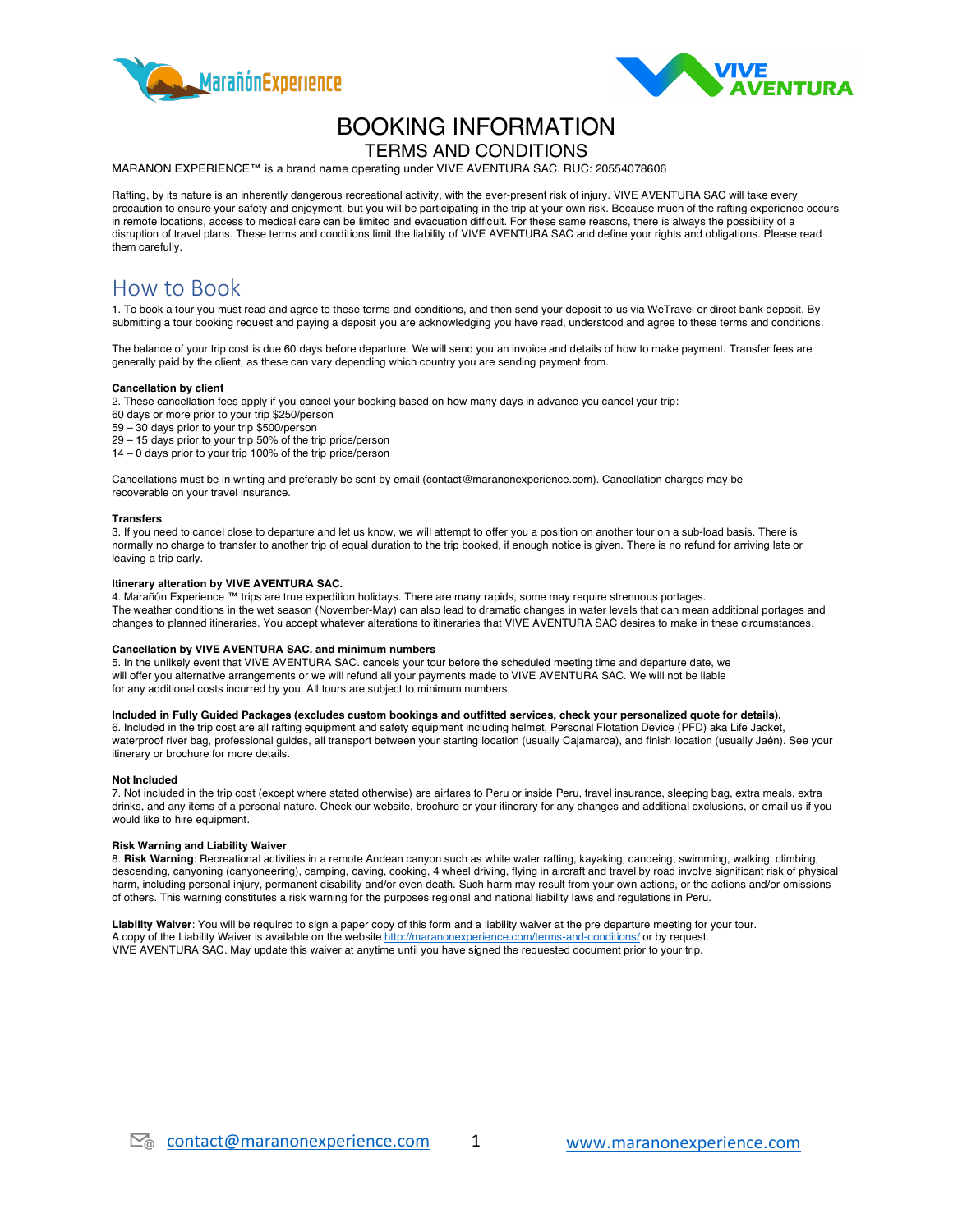



#### **IMPORTANT INFORMATION REGARDING RISKS, DANGERS AND SAFETY. IF YOU HAVE ANY QUESTIONS, PLEASE ASK**

9. **Please do not book this trip if you believe it to be perfectly safe. IT IS NOT.** While your guides are skilled and experienced, they are unable to guarantee protection from all risks. YOU MUST A. Pay close attention to and follow safety instructions, particularly in all safety talks. B. Take responsibility for avoiding or minimizing risks and C. Develop a questioning attitude. D Read, watch and listen to all safety materials provided to you before or during the journey.

10. Once rafting on the Marañon River has commenced it may be very difficult to leave this tour before, or in some very unlikely situations, after its scheduled finish date, for operational reasons. We have never had a tour run overtime, however this is theoretically possible in high water months (Nov-May) if a group were to be delayed while waiting for the high water to pass or for other unforeseen reasons. It is possible to walk out from many locations along the Marañón River, with regular river access provided by local pathways (6-8 hours walk to nearest road). It is also possible to be air lifted out by helicopter from some locations in emergency situations. Once on the river, at certain points it may be difficult or dangerous to stop or turn back. It is possible to walk around most rapids (but not practical to walk around all rapids). Please discuss with your guide know if you wish to walk any rapids.

11. This expedition takes place in a remote Andean wilderness setting. Should an accident occur or a serious medical condition occur, it may take hours or even days to get professional medical attention and evacuation may be difficult and prolonged.

12. Side hikes are generally on small or unformed dirt paths, sometimes walking over loose rocks or in streams. Heat is a major factor on these hikes, which generally occur in the middle of the day. All side hikes are optional, consult with your guides if you are unsure of your abilities.

13. The most difficult level of rapid run on most tours is grade 4, intense, powerful but predictable rapids requiring precise boat handling in turbulent water. Depending on the river level, they may feature large unavoidable waves (up to or over 3 meters in height), drops (up to 3 meters in height), and holes (stoppers or hydraulics) or constricted passages requiring fast maneuvers under pressure. A raft flip, or individual falling out is always a possibility. Risk of injury to swimmers is low to moderate, and water conditions and participant ability may make self-rescue difficult. Group assistance for rescue is often essential but requires practiced skills which guides will teach in the early stages of your trip.

Rapids can reach class V if tour takes place in highwater (season usually November-May) or if your trip navigates sections of river South of Chagual.

14. Activities may include, but are not limited to, carrying trip equipment, preparing food and water for consumption and adventurous pursuits such as white water rafting, kayaking, canoeing, swimming, walking, climbing, camping, campfires, canyoning, descending, caving, riding animals such as donkeys or horses, hiking, portaging or lining boats and gear, 4 wheel driving and flying in aircraft. Settings may include but are not limited to wild rivers, highways or roads, forests, dry forests, desert, mountains, cliff faces, canyons, caves, beaches and lakes.

15. Each activity has many associated risks (hazards and perils). These dangers may include but are not limited to, risks of walking on slippery, uneven, steep and unstable ground, consumption of alcohol, consumption of contaminated water or food, rock fall, tree fall, lightning, flash floods, swiftly moving water, extremes of weather and temperature (including sudden and unexpected change), offensive animals, assault, poisonous plants, poisonous snakes, poisonous insects and spiders, equipment malfunctions or misuse, human misjudgment, motor vehicle or air-plane accident. There are hazards of travelling in a raft, canoe, or kayak in rough and turbulent river conditions, including loss of control of a boat and associated flips, broaches, and pins, being thrown into unfamiliar water, diving into shallow water, water fights, swimming, flush drowning in white water, entrapment under the water, using paddles and other equipment and other risks related to white water activities and physical exertion which are unaccustomed.

16. Safety procedures are taken to provide some protection against risks. These procedures include but are not limited to: using safety equipment such as helmets, personal flotation devices, ropes, shoes and appropriate clothing, instruction and demonstration, avoiding dangers by detouring, modifying or aborting an endeavor.

17. Potential accidents include, but are not limited to, illness, drowning, hypothermia (cold exposure), hyperthermia (heat stroke), falls, food poisoning, cuts, sprains, bruises, fractures, arterial bleeding, concussion, spinal cord damage and death. Participants must do everything possible to help reduce the potential for accidents. Accidents occur when human and environmental dangers combine. You have the fundamental responsibility to act in a safe and alert manner and thus avoid accidents

18. The activities you will be engaged in do often require a reasonable level of physical fitness and agility. If you are unsure of your ability to participate because of your physical or mental condition you should contact VIVE AVENTURA SAC. and / or speak with a physician prior to booking a trip. If you require any medications, you should ensure you take enough with you to last the entire trip, including extras in case of loss or damage to baggage. Any medication you take with you is your responsibility, however we encourage you to discuss your requirement with your guides.

#### **DISPUTES**

.

19. This contract is formed in Peru in the region of CAJAMARCA and the trip may be carried out in the regions of Cajamarca, Amazonas, La Libertad, Ancash, Huánuco or include other regions depending on your specific tour. As such it is subject to the laws, first of the region where it was formed and second to the laws of PERU. Any legal action arising out of any contract with VIVE AVENTURA SAC can be heard only in a Peruvian court in the region where it was formed, or in an alternate region of Peru only if explicitly agreed to by VIVE AVENTURA SAC, it may be appealed to an appropriate National Court in Peru.

20. If any part of these terms and conditions or booking information is determined by a Peruvian court to be unenforceable, the remainder of the booking information, terms and conditions shall be unaffected and shall continue in full force and effect.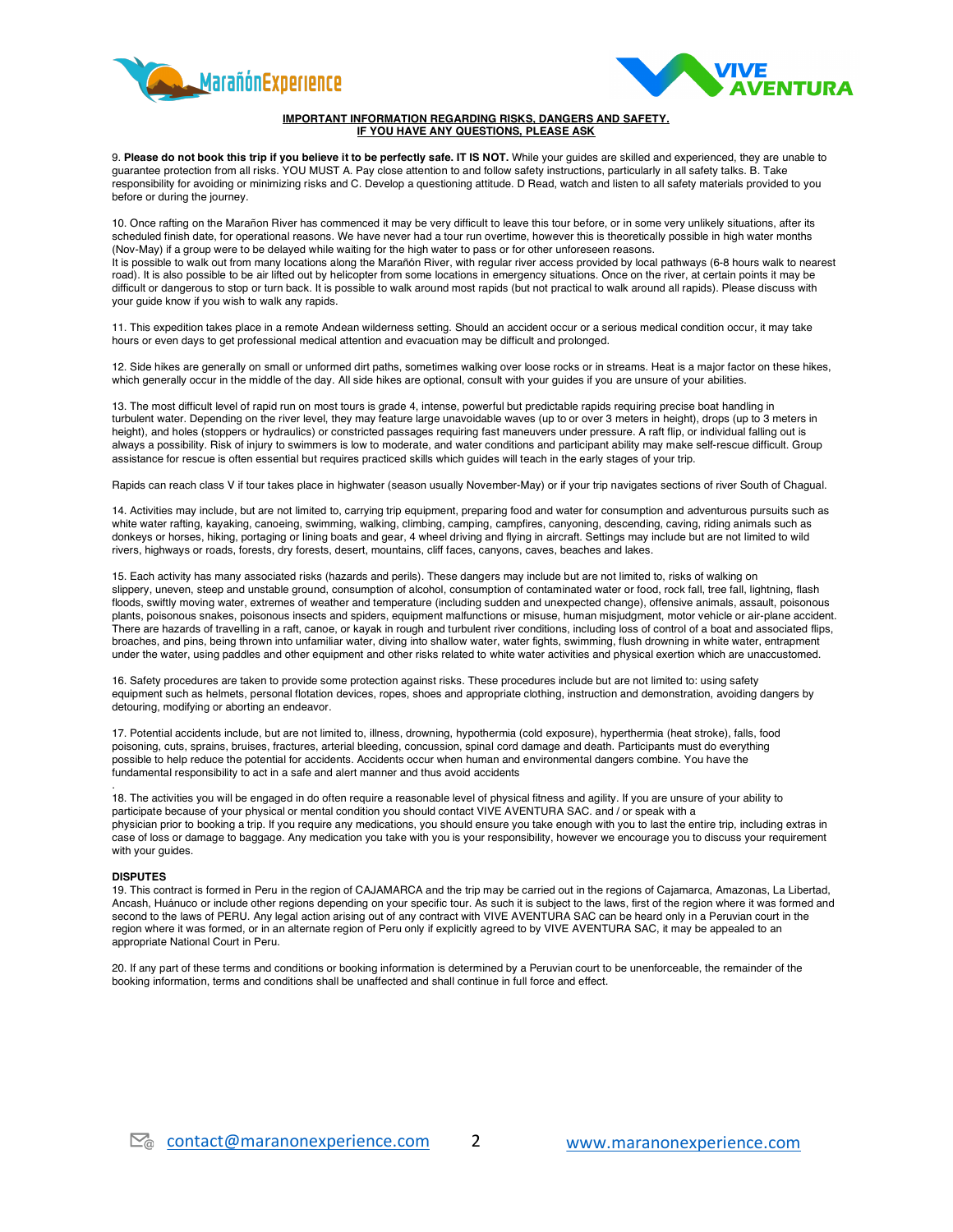



## **WAIVER OF CLAIMS**

### **IFull Name 1 of**

**\_\_\_\_\_\_\_\_\_\_\_\_\_\_\_\_\_\_\_\_\_\_\_\_\_\_\_\_\_\_\_\_\_\_[Country ]** with identification number

**\_\_\_\_\_\_\_\_\_\_\_\_\_\_\_\_\_\_\_\_\_\_\_\_\_[Passport Number]** agree to the following **conditions**

**and declarations** as affidavit for myself and for any minor child(ren), each of which I have **INITIALLED.**

- I have read, understood and agree to the booking information, terms and conditions.
- I accept the fact that while the trip leader and/or guides are skilled and experienced, they cannot guarantee my total safety as the
- trip is a dangerous recreational activity and some risks are beyond their control.
- I agree to follow all lawful instructions and guidelines given by the trip leader or guides and to act in a safe and responsible manner toward all participants, to watch where I am going and be as situationally aware as possible.
- I am sufficiently fit (socially, mentally and physically) to participate in this tour / expedition.
- I accept that my continued participation is at the absolute discretion of the trip leader (on fully guided trips.)
- I agree to the responsible use of alcoholic beverages and any other substance that I may consume.

I agree to disclose to VIVE AVENTURA SAC. any medical conditions which may affect my participation on this tour.

- I will notify the tour leader of any changes to my health and fitness which may occur during the tour.
- I acknowledge that VIVE AVENTURA SAC. has strongly recommended that I purchase adequate insurance that will cover any emergency evacuation and medical expenses that could be incurred on this trip. If I have not purchased adequate insurance I am solely liable and I agree to pay all costs involved with such medical treatment or rescue.
- I give permission for the trip leader or guides to obtain emergency medical or rescue services for me should I become injured or ill. This authority continues even if I am unconscious or unable to make a clear decision.
- I acknowledge that my participation in this whitewater rafting trip is by my choice and I am not relying on any representations made by or on behalf of VIVE AVENTURA SAC.
- I fully comprehend and willingly assume the responsibilities and risks of participating in this activity, as outlined in the advertising material and brochures, as further explained to me by the trip leader or guides on the trip and as described in the booking information, terms and conditions above which I have carefully read.
- I acknowledge that to the maximum extent permitted by Law No Nº 29571 (Code of Protection and Defense of the Consumer) and any other applicable laws, in the course of the trip I exclude VIVE AVENURA's liability for my death, personal injury, the contraction, aggravation or acceleration of a disease, the coming into existence, the aggravation, acceleration or recurrence of any other condition, circumstance, occurrence, activity, form of behavior, course of conduct or state of affairs in relation to an individual that is or may be harmful or disadvantageous to an individual or community, or that may result in harm or disadvantage to an individual or community.
- This waiver, terms and conditions shall be legally binding upon myself, all minors under 18 years travelling with me, my heirs, successors, next of kin, assigns, and legal representatives. \_\_\_\_\_
- To the maximum extent permissible under Peruvian Law, I agree to fully absolve VIVE AVENTURA SAC. RUC 20554078606, its directors, agents, employees, guides, contractors, volunteers, and collaborators in general (henceforth know as VIVE AVENTURA SAC.) from all liability for any damage, injury or loss which might be sustained while on this tour / expedition.
- I declare that VIVE AVENTURA SAC. has informed me through verbal and written communication about the route to be followed and safety measures to be adopted; moreover, about potential risks along the route which I accept fully and voluntarily; also how to act in any emergency.
- I declare that VIVE AVENTURA SAC. has informed me either through written or verbal communications about the required equipment for the activities to be performed, the safety rules and measures to follow which I commit to comply with.
- I agree to allow VIVE AVENTURA SAC. to use or publish photos of me taken on this trip for promotional purposes.
- I agree to be liable for the equipment that I receive from VIVE AVENTURA SAC. Assuming full liability (replacement cost plus all shipping, import duties and taxes) for any damages caused by improper usage or loss.
- I agree that if I perform any activity with my own equipment I assume liability for any damages or injury that may result from poor quality, poor usage or lack of maintenance of my own equipment.
- I declare that I have truthfully filled out a participant questionnaire which provides information to VIVE AVENTURA SAC about my Emergency Contact Details, Travel Insurance Policy, Allergies, Medical issues and conditions. \_\_\_\_\_

I assume any risks resulting from participating in the above activities and those listed in the BOOKING INFORMATION TERMS AND CONDITIONS. In witness whereof, I sign this document on my own free will. With participation of the duly authorized representative of VIVE AVENTURA SAC. with RUC #20554078606 in approval of this exemption from liability.

| Signed: | on the | uater |
|---------|--------|-------|
|         |        |       |

(Form Continued on Page 4)

 $\mathbb{Z}_{\odot}$  contact@maranonexperience.com 3 www.maranonexperience.com